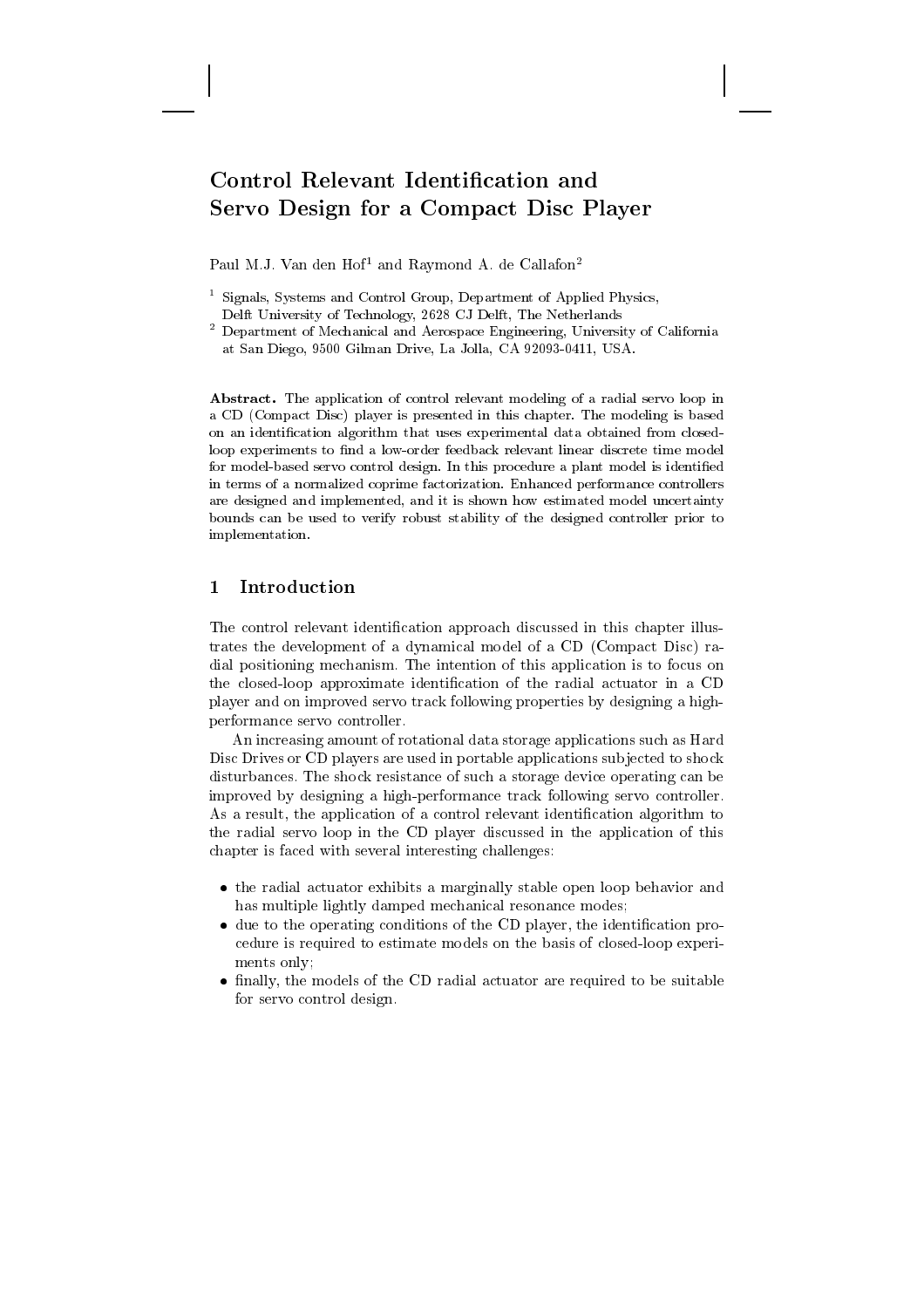#### $\overline{2}$ P.M.J. Van den Hof and R.A. de Callafon

The first two items illustrate the nature of the system to be modelled and controlled. More details on the radial mechanism in the CD player are given in Section 2. The latter item illustrates that models used for control design are necessarily approximative. On the one hand exact modeling can be impossible or too costly, on the other hand control design methods can get unmanageable if they are applied to models of high complexity. For example, a highly complex (and high-order) finite element model is useful for mechanical design considerations. However, for servo design purposes a low-order (approximate) model is needed for a manageable feedback control design.

In the application of the CD radial servo mechanism discussed in this chapter, the above mentioned challenges are tackled by adopting a controlrelevant identification framework based on fractional model representations. In line with the idea of iterative identification and control  $[5,10]$  the aim is to identify a limited-order approximate model to be used as a basis for enhanced control design, on the basis of experiments performed under closedloop conditions. More details on this framework are given in Section 6. First. a description of the CD radial servo loop is given in the following section.

#### $\overline{2}$ The Compact Disc Mechanism

The CD mechanism considered in this application is a Philips CDM9 mechanism. The CDM9 consists of a turn table DC-motor for the rotation of the Compact Disc and a radial actuator with an Optical Pick-up Unit (OPU) that emits a laser spot for data reading. A schematic impression of the CD



Fig. 1. Schematic view of CDM9 CD servo mechanism

mechanism is given in Figure 1.

A diode generates a laser beam that passes through a series of optical lenses in the OPU to give a spot on the disc surface. The light reflected from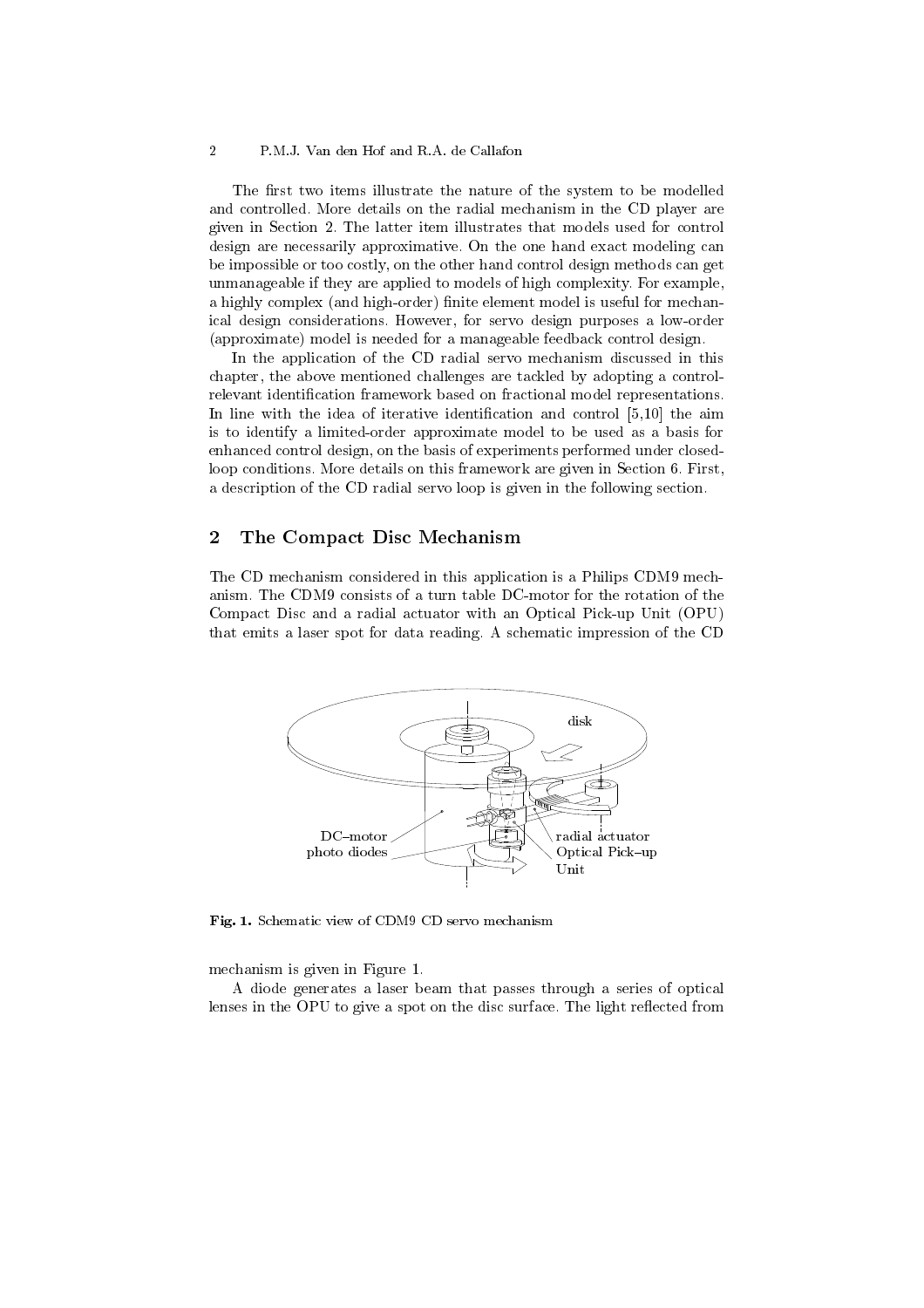the disc is measured on an array of photo diodes, mounted in the bottom of the OPU, yielding the signals required for position error information of the laser spot on the Compact Disc. The light intensity of the reflected beam is directly related to the percentage of the spot area that covers a pit. A schematic depiction of a track on an audio disc is shown in Figure 2.



Fig. 2. Audio disc surface

Intensity of the reflected light is measured by a photo diode which converts light intensity into an electrical current. The audio signal is obtained through sampling at 44.1 kHz and adjusting the sampled signals for missing bits.

Following the track on the Compact Disc involves basically two control loops. First a radial control loop using a permanent magnet/coil system mounted on the radial arm, in order to position the laser spot in the radial direction orthogonal to the track. Secondly a focus control loop using an objective lens suspended by two parallel leaf springs and a permanent magnet/coil system, with the coil mounted in the top of the OPU to focus the laser spot on the disc. In Figure 3 a block diagram of the two control loops is shown. In here  $G_a(q)$  denotes the transfer function of radial and focus actuator,  $K_{opu}$  the OPU,  $K(q)$  the controller and  $G_o(q) = -K_{opu}G_a(q)$ . The variable q is the forward shift operator, yielding  $x(t + 1) = qx(t)$ .



Fig. 3. Block diagram of the Compact Disc mechanism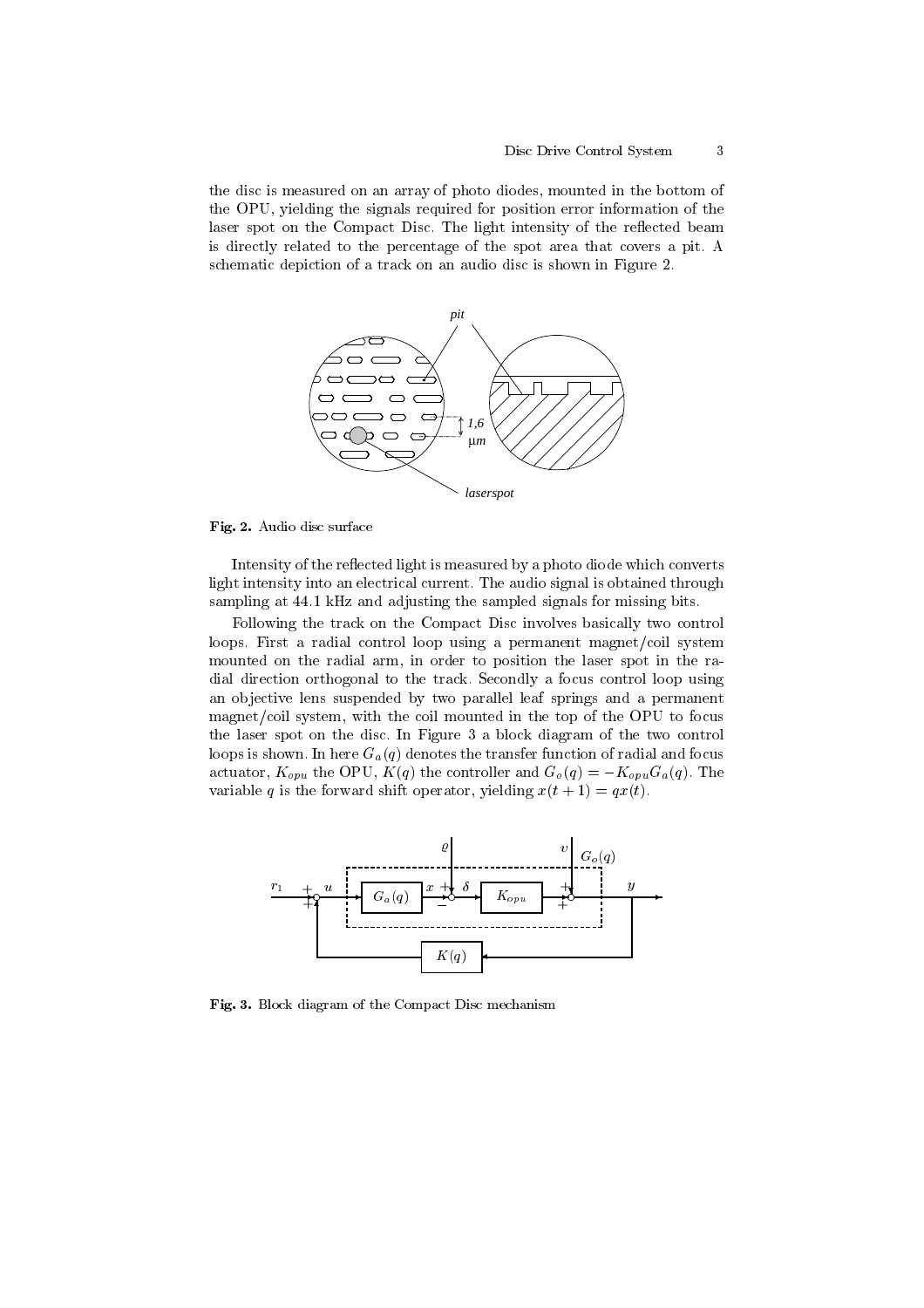$\overline{4}$ 

The spot position error  $\delta(t)$ , which is the difference between the track position  $\rho(t)$  and the actuator position  $x(t)$  in radial and focus direction, generates a (disturbed) error signal  $y(t)$  via  $K_{opu}$ . This error signal  $y(t)$  is led into the controller  $K(q)$  and feeds the system  $G_a(q)$  with the input  $u(t)$ . The signal  $v(t)$  reflects the disturbance on the error signal  $y(t)$ . The absolute track position  $\rho(t)$  and actuator position  $x(t)$  cannot be measured directly. Only the error signal  $y(t)$  and the input  $u(t)$  are available. For identification purposes an additional and known excitation signal  $r_1(t)$ , uncorrelated with the additive noise  $v(t)$  will be injected into the control loops, as illustrated in Figure 3. In Figure 4 the amplitude frequency response of the system  $G<sub>o</sub>$ is sketched.



**Fig. 4.** Amplitude of spectral estimate of  $G_o$ ; left upper figure is radial transfer, right lower figure is focus transfer; frequency axis is in Hz.

The radial actuator uses a conventional voice-coil motor to follow the spiral track recorded on the track of the reflective disc. As a result, the dominant dynamical behavior between voice-coil current and radial laser spot position can be described by a relatively simple 4th-order model that consists of a double integrator and the lateral bending mode of the radial arm [4]. This model adequately describes the dynamics of the radial actuator to design a conventional PID controller for track following. Traditionally, this PID controller is designed to achieve a closed-loop bandwidth of the Compact Disc radial servo loop of approximately 450 Hz, being a compromise between several conflicting factors [9].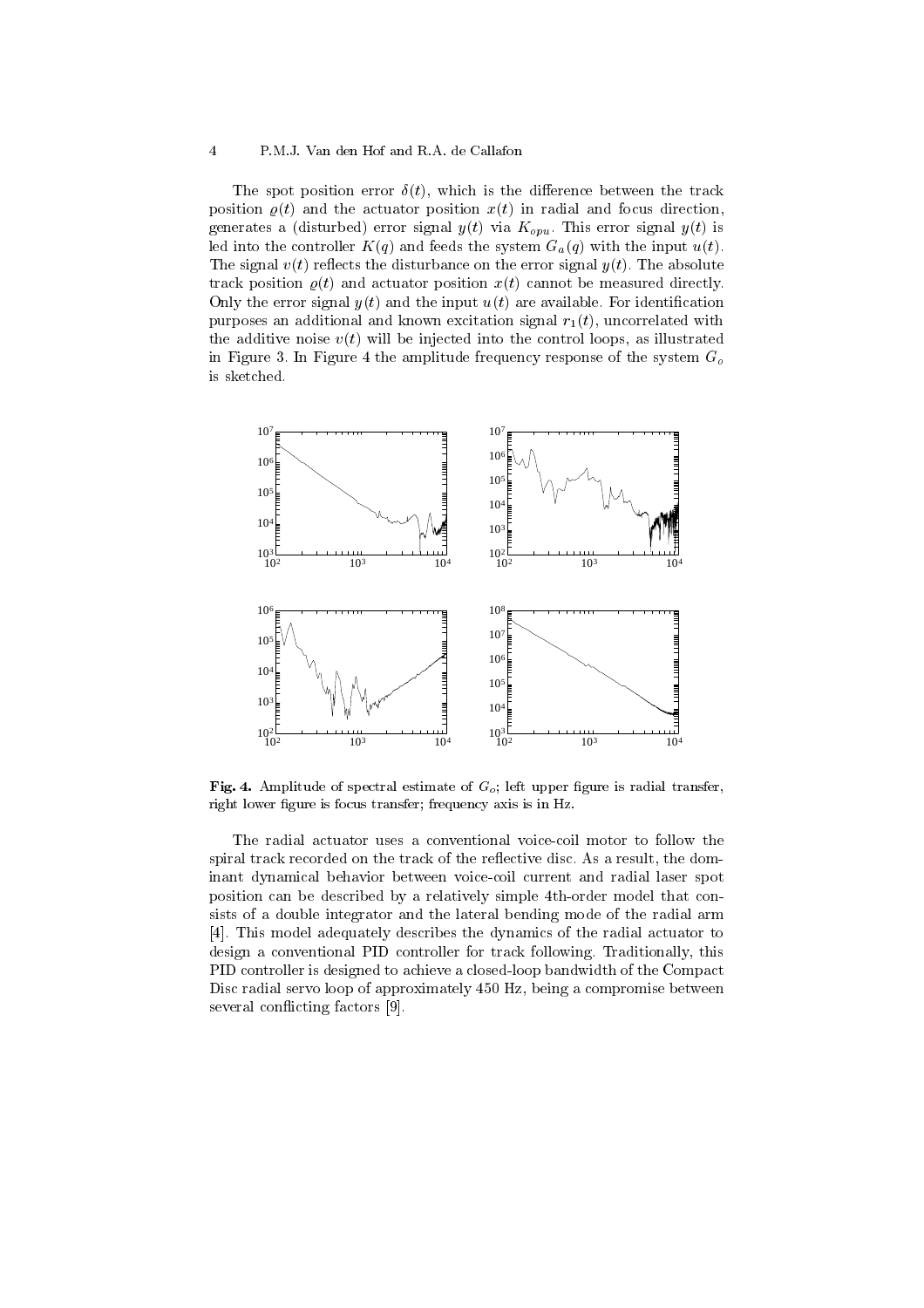$\overline{5}$ 

Both control loops make the CD mechanism a 2-input 2-output system  $[4,2]$ . However for the illustration purposes of this chapter only the identification and control of the radial servo mechanism is considered here.

#### 3 Control Relevant Modeling of Radial Actuator

The performance of the CD mechanism is determined mostly by the radial track following properties of the CD player. An increase of the radial closedloop bandwidth can achieve increased shock disturbance rejection for better track following performance. For example, by trying to double the closed-loop bandwidth, track following errors can be reduced by an order of a magnitude. In case of the CDM9 mechanism discussed in this chapter, a redesign of the traditional PID controller is needed to nearly double the radial closed-loop bandwidth to 800 Hz.

Unfortunately, the relatively simple 4th-order model that consists of a double integrator and the lateral bending mode of the radial arm does not provide accurate enough information to redesign the PID controller at a higher radial closed-loop bandwidth. A straightforward redesign of the PID controller for a higher closed-loop bandwidth leads to ringing or even instability of the radial servo loop. This is illustrated in Figure 5 where excessive peaking in the measurement of the frequency response of the closed-loop sensitivity function can be observed.



**Fig. 5.** Bode magnitude plot of measured sensitivity function  $(1 + KG<sub>o</sub>)^{-1}$  of the radial transfer for a PID controller design aiming at a radial closed-loop bandwidth of 800 Hz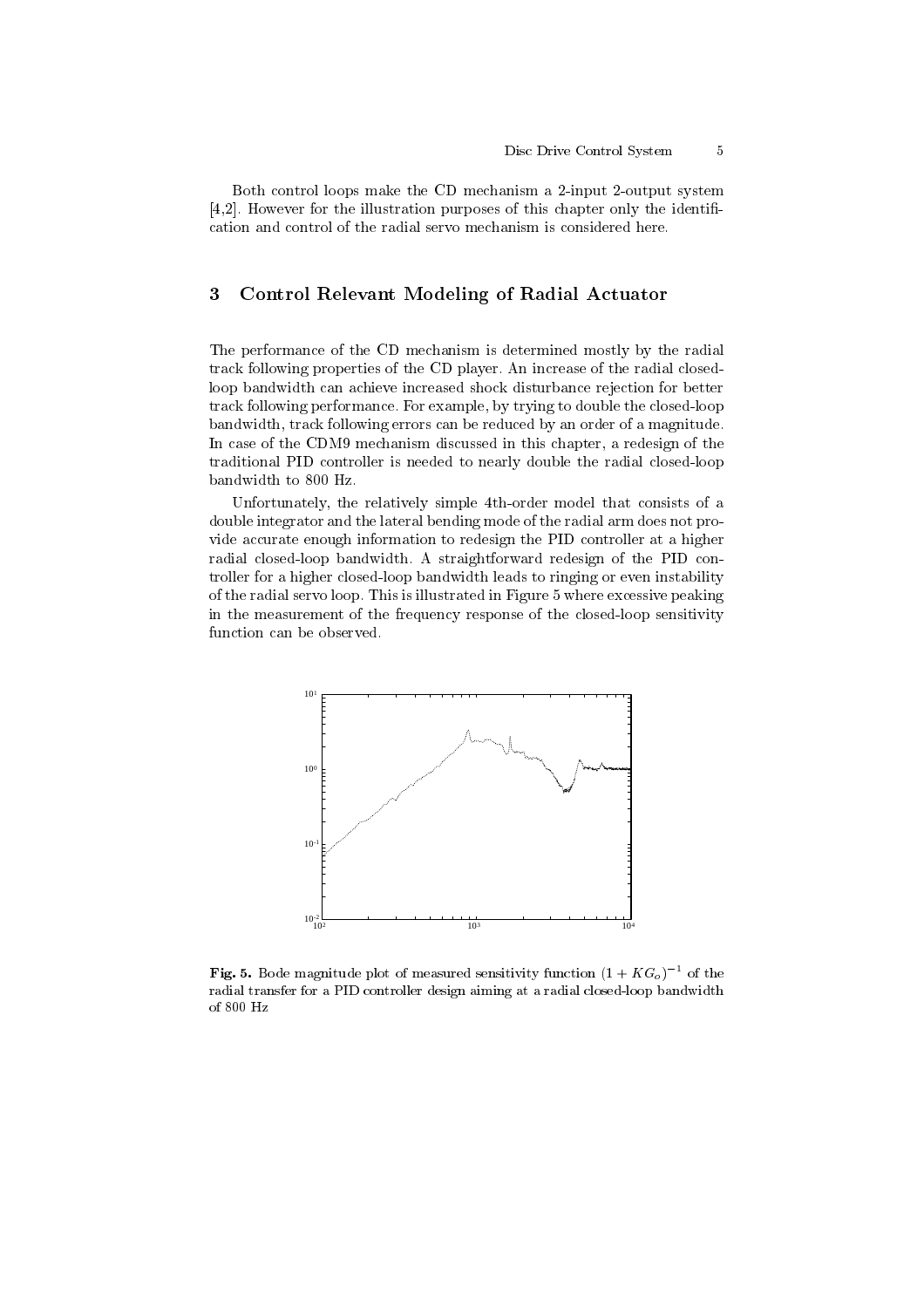6

In order to design an improved controller for the radial servo loop, a more accurate model of the radial actuator is needed. Additionally, for manageable control design the model should be kept low in complexity and should capture only those features in the radial actuator that are essential for the control design. Specifically, the radial actuator dynamics that cause the excessive peaking of the sensitivity function in Figure 5, needs to be accurately modelled. This can be achieved by a control-relevant approximate identification.

However since the to-be-designed controller is still unknown in the modelling stage, it has been advocated to use an iterative scheme of identification and control design, using the controller of step  $i-1$ , denoted with K to estimate a model  $\hat{G}$  for step i and to design an improved controller  $K_{\hat{G}}$  based on this model  $\hat{G}$ . In this chapter one step in such an iterative scheme will be illustrated involving an identification of a model  $\hat{G}$  of the radial actuator  $G_o$ using an experimental situation where a known controller  $K$  is used. On the basis of the control relevant estimated model  $\hat{G}$ , we consider a redesign of the controller  $K$  and show the significance of the modeling procedure for the control design. Estimated model uncertainty bounds will be used to verify robust stability properties of the designed controller prior to its implementation.

#### 4 **Preliminaries and Notations**

The closed-loop system of the radial servo loop in a Compact Disc player is written into the general feedback system  $T(G_o, K)^1$  given in Figure 6, which will be used throughout this chapter.



Fig. 6. General feedback system  $T(G_o, K)$ 

In Figure 6, the signal  $v(t)$  reflects the additive noise on the output  $y(t)$ of the plant  $G_o(q)$ , which is assumed to be uncorrelated with the externally applied references signals  $r_1(t)$  and  $r_2(t)$ . From an identification point of view, the signals  $u(t)$  and  $y(t)$  are measured,  $v(t)$  is unknown and  $r_1(t)$  and  $r_2(t)$ are possibly at our disposal for experiment design purposes.

<sup>&</sup>lt;sup>1</sup> for notational convenience the time shift operator  $q$  will generally be omitted.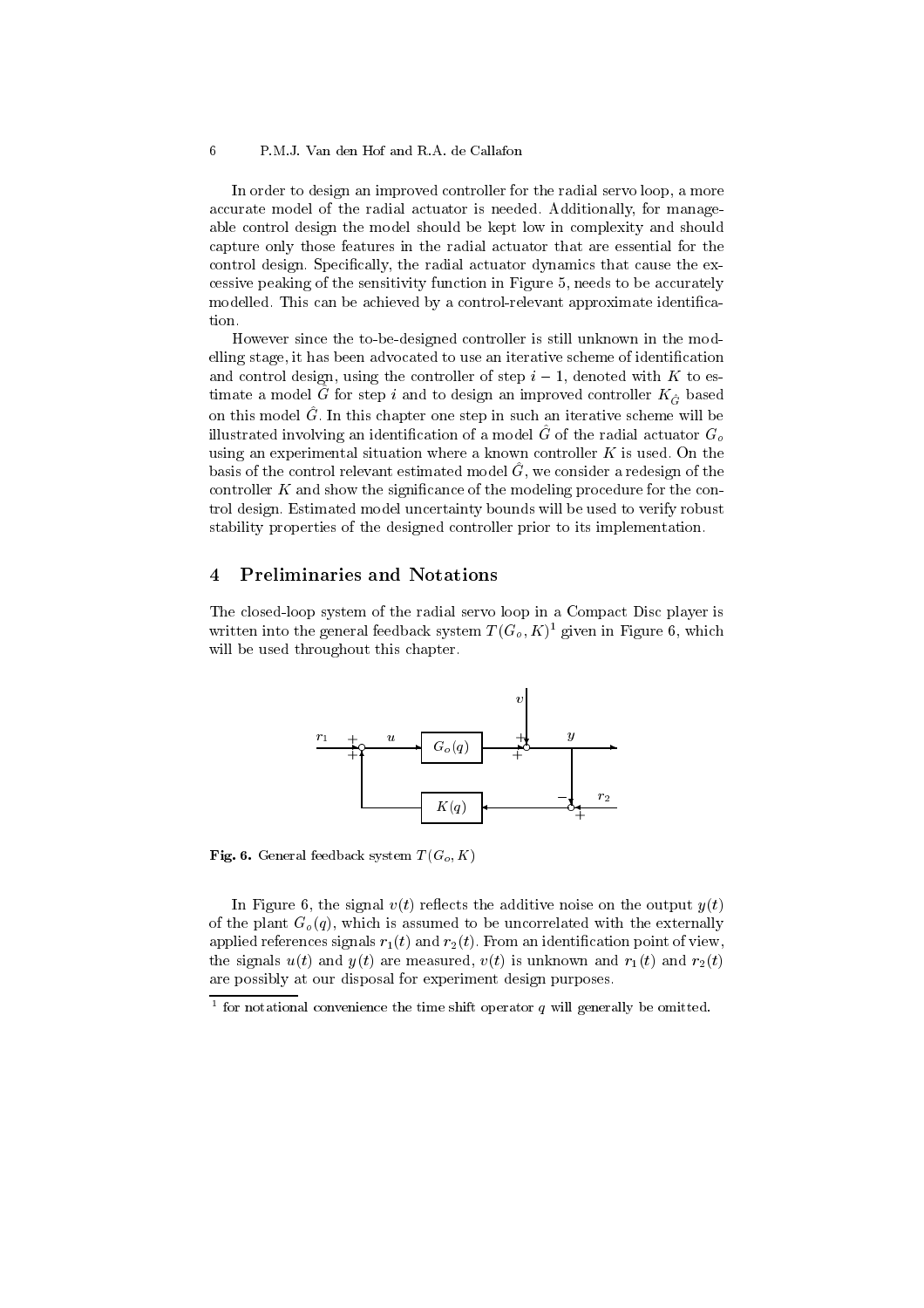Using Figure 6, the data from the closed-loop system  $T(G_o, K)$  is described with the following equations.

$$
\begin{bmatrix} y \\ u \end{bmatrix} = T(G_o, K) \begin{bmatrix} r_2 \\ r_1 \end{bmatrix} + \begin{bmatrix} I \\ -K \end{bmatrix} [I + G_o K]^{-1} v \tag{1}
$$

where  $T(G_o, K)$  reflects the general feedback matrix

$$
T(G_o, K) = \begin{bmatrix} G_o \\ I \end{bmatrix} [I + KG_o]^{-1} [K I]. \tag{2}
$$

This  $2 \times 2$  transfer function reflects all feedback-relevant properties of the closed-loop system, such as sensitivity function (right lower part) and complementary sensitivity (left upper part).

A (possibly unstable) plant  $G$  can be described as a ratio of two stable transfer functions. In the theory of fractional representations [12] a pair of stable transfer functions  $(N, D)$  is called a *coprime factorization* (*cf*) of G if  $G = ND^{-1}$  and N and D do not have unstable zeros that cancel in  $ND^{-1}$ . Additionally a coprime factorization  $(N_n, D_n)$  is called *normalized* (ncf) if it satisfies

$$
N_n^* N_n + D_n^* D_n = I
$$

where \* denotes complex conjugate transpose.

A straightforward example of a (coprime) factorization of a plant  $G$  is

$$
G = \frac{G(1+KG)^{-1}}{(1+KG)^{-1}}
$$

showing that a possibly unstable plant  $G$  can be represented by fraction of two transfer functions that each are stable provided that  $K$  is a stabilizing controller

Normalized coprime factorizations have the particular property that

$$
|N_n(e^{i\omega})| \le 1, \quad |D_n(e^{i\omega})| \le 1.
$$

Additionally it can be shown that for a normalized coprime factorization  $G = N_n D_n^{-1}$  the McMillan degree of G is equal to the McMillan degree of  $N_n$  and  $D_n$ , in other words: the quotient operation of the two transfers does not lead to an increasing system order.

Coprime factorizations are unique up to multiplication with a stable and stably invertible transfer function. Normalized coprime factorizations are unique up to multiplication with a unitary matrix.

In the following lemma, the set of all coprime factorizations of a plant is described:

**Lemma 1.** Let the plant  $G<sub>o</sub>$  be controlled by a stabilizing controller K. Then all coprime factorizations  $(N, D)$  of  $G_o$  can be written as

$$
N = G_o[I + KG_o]^{-1}[I + KG_x]D_x
$$
  

$$
D = [I + KG_o]^{-1}[I + KG_x]D_x
$$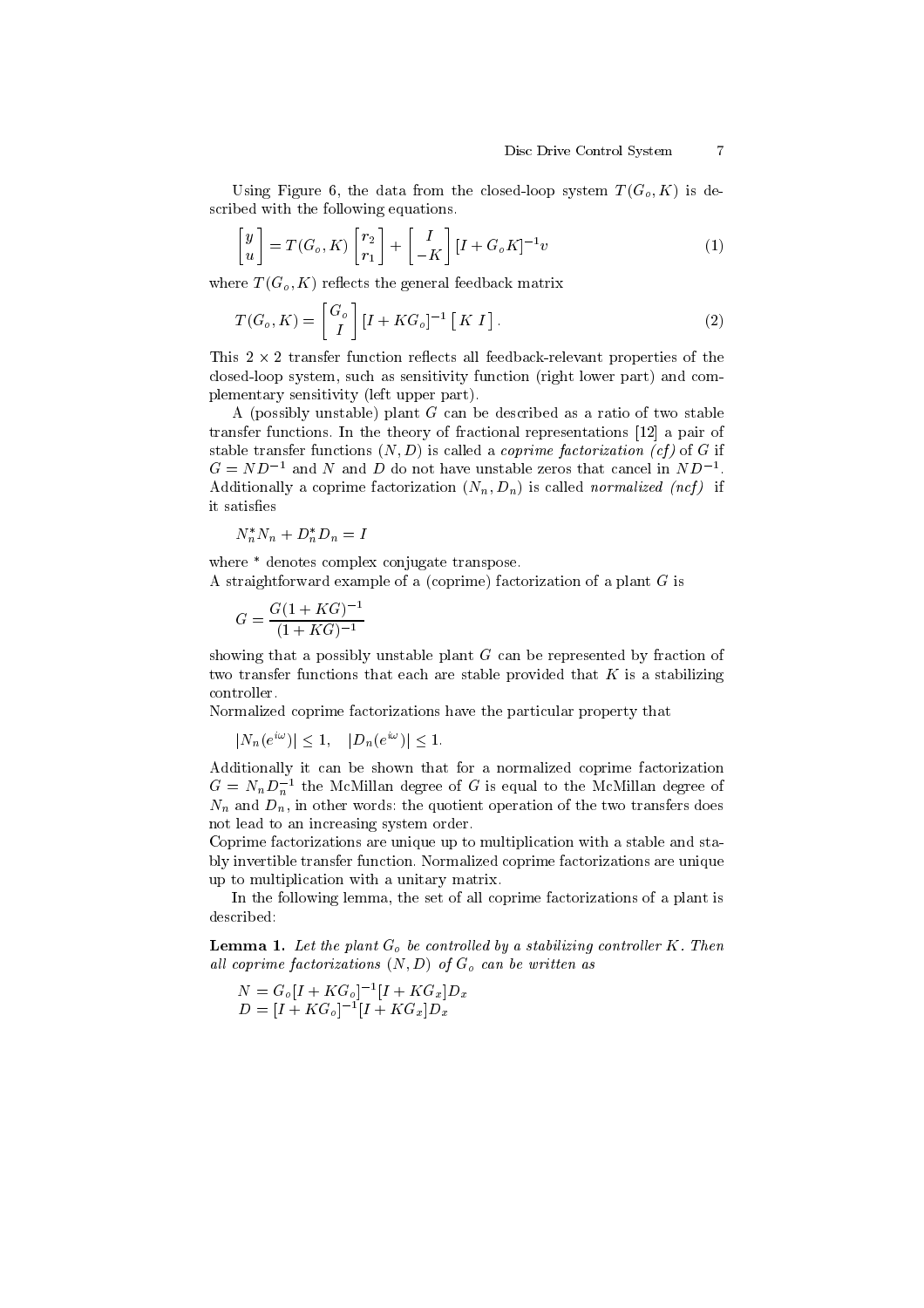with  $G_x$  any auxiliary system that is stabilized by K, having coprime factor*ization*  $(N_x, D_x)$ .

Proof. See [11].

#### 5 Common Objectives in Identification and Control

The general feedback transfer function matrix  $T(G, K)$  has been recognized as an important feedback property of the closed-loop system. It induces a feedback relevant topology, meaning that if two such operators are alike, the corresponding feedback controlled systems will have similar performances. Moreover, control design methods can be formulated on the basis of the minimization of the  $\infty$ -norm or 2-norm of the (frequency weighted)  $T(G, K)$ matrix, [8,13].

The feedback transfer function matrix  $T(G, K)$  encompasses both the information of the dynamics of the plant  $G$  and the controller  $K$  used to create the feedback connection. Therefore, for a given controller  $K$ , the (weighted) difference between  $T(G_o, K)$  and  $T(\hat{G}, K)$  forms a so-called feedback relevant mismatch, caused by the difference between nominal model  $\hat{G}$  and plant  $G_o$ .

This can be understood by considering a triangle inequality applied to  $||T(G_o, K)||$  with  $||\cdot||$  any norm or distance function, yielding ([10]):

$$
\left| \|T(\hat{G}, K)\| - \|T(G_o, K) - T(\hat{G}, K)\| \right| \le \|T(G_o, K)\|
$$
\n(3)

$$
||T(G_o, K)|| \le ||T(\hat{G}, K)|| + ||T(G_o, K) - T(\hat{G}, K)||. \tag{4}
$$

From  $(3)$  and  $(4)$  we see that by imposing the requirement

$$
||T(G_o, K) - T(\hat{G}, K)|| \ll ||T(\hat{G}, K)|| \tag{5}
$$

similar performances for the controlled plant  $G<sub>o</sub>$  and the controlled model  $\hat{G}$ can be guaranteed. Therefore, constructing a model by minimizing the difference  $||T(G_o, K) - T(\tilde{G}, K)||$  can be seen as a feedback relevant identification of the plant  $G_o$ .

The difference  $||T(G_o, C) - T(\hat{G}, K)||$  can be expressed in terms of the coprime factors of the plant  $G<sub>o</sub>$  and the model G. A direct identification of stable coprime factors then enables a unified approach to estimate stable and unstable models of plants operating under feedback controlled conditions. The results are summarized in the following section.

#### **Estimation of Coprime Factorizations** 6

#### Motivation  $6.1$

The framework for identification used in this chapter is based on the algebraic theory of fractional representations by directly estimating a coprime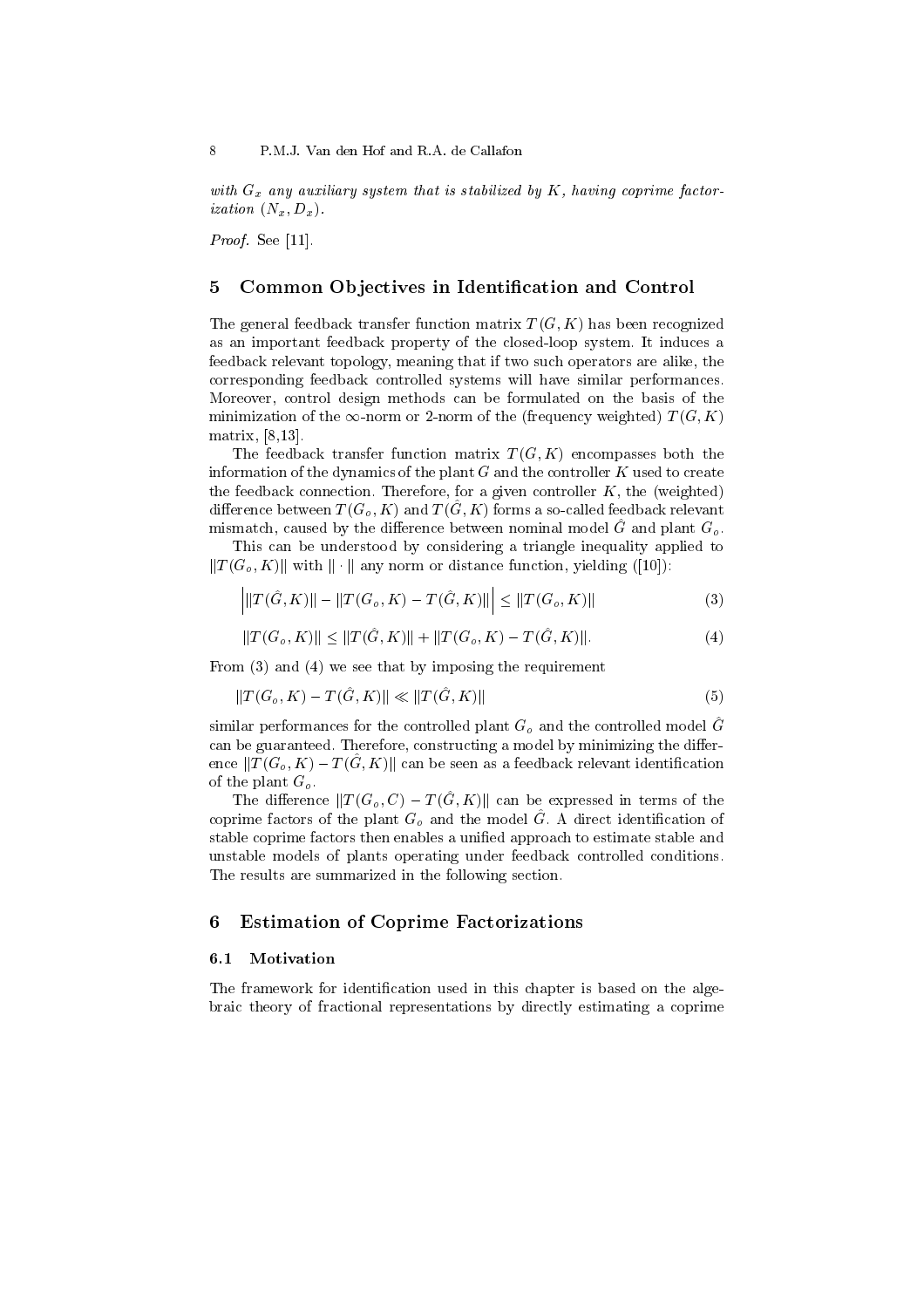factorization of the plant  $G<sub>o</sub>$  using standard prediction error techniques. The motivation for using fractional representations from an *identification point of*  $view$  can be summarized as follows.

- The framework unifies the problem of dealing with unstable plants  $G<sub>o</sub>$ and controllers  $K$ .
- The closed-loop identification problem can be recasted into an equivalent open loop identification of coprime plant factors. Consequently, the results in approximate open loop identification, based on prediction error methods like in [6], can be exploited.
- The fractional representation allows the formulation of an identification criterion that asymptotically matches a control-relevant plant-model mismatch  $||T(G_o, K) - T(G, K)||$ , as described in the previous section.

Clearly, the first item is evident since coprime factorizations are defined to be stable. The last two items will be illustrated in subsequent sections.

#### $6.2$ Equivalent open loop identification

By using the equation of the data generating system given in (1) and the notation  $r := r_1$  (assuming without loss of generality that  $r_2 = 0$ ) we have

$$
r = u + Ky.\tag{6}
$$

Using this signal  $r$ , (1) can be simplified to

$$
\begin{bmatrix} y \\ u \end{bmatrix} = \begin{bmatrix} G_o(I + KG_o)^{-1} \\ (I + KG_o)^{-1} \end{bmatrix} r + \begin{bmatrix} (I + KG_o)^{-1} \\ -K(I + KG_o)^{-1} \end{bmatrix} v.
$$

If the controller K stabilizes the plant  $G_o$ , all elements of the matrix  $T(G_o, K)$  will be stable. Hence both  $G_o(I + KG_o)^{-1}$  and  $(I + KG_o)^{-1}$  will be stable and can considered to be a coprime factorization  $(N_o, D_o)$  of the plant  $G<sub>o</sub>$ . Moreover, the signal r defined in (6) is uncorrelated with the noise  $v$  of the closed-loop system given in Figure 6. This gives rise to an equivalent open loop identification problem by estimating a stable coprime factorization of the plant using r as input and  $[y u]^T$  as output.

However, a coprime factorization is not unique and one can incorporate this freedom similarly as in [11], by introducing an additional filtering of the signal r, with  $x := Fr$ . Again using (1) and considering x as input signal in the identification, this yields a cf  $(N_{o,F}, D_{o,F})$  of the plant  $G_o$ , with

$$
\begin{cases}\nN_{o,F} = G_o (I + KG_o)^{-1} F^{-1} \\
D_{o,F} = (I + KG_o)^{-1} F^{-1}\n\end{cases}
$$
\n(7)

where the filter F denotes the additional freedom in the cf of the plant  $G_o$ . According to the result of Lemma 1 the freedom in  $F$  can be characterized  $\mathbf{b}$ 

$$
F = D_x^{-1} [I + KG_x]^{-1} = [D_x + KN_x]^{-1}
$$
\n(8)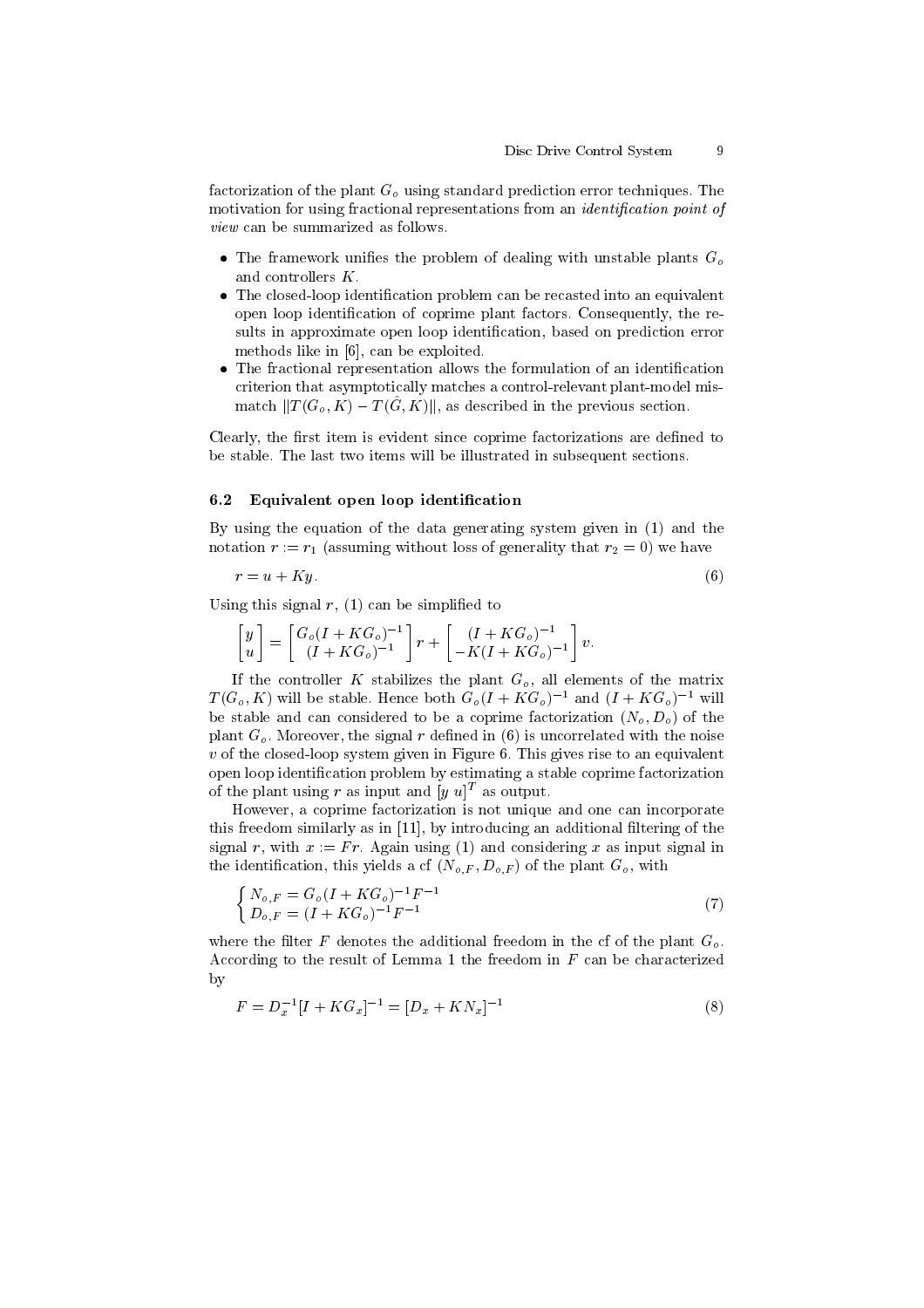

Fig. 7. Identification of coprime factors from closed-loop data

with  $G_x = N_x D_x^{-1}$  any auxiliary model that is stabilized by K. The identification setup is depicted in Figure 7, where  $S_o = (1 + KG_o)^{-1}$ .

Since  $x = Fr$  is uncorrelated with the noise v, the identification of the plant  $G_o$  from closed-loop measurements u and y is equivalent to an open loop identification of  $N_{o,F}$  and  $D_{o,F}$ , considering x as input signal and  $(y, u)^T$ as output. Constructing a (filtered) one-step-ahead prediction error for an Output Error (OE) type of model structure  $([6])$ , we obtain:

$$
\varepsilon(t,\theta) = \begin{bmatrix} y(t) \\ u(t) \end{bmatrix} - \begin{bmatrix} N(q,\theta) \\ D(q,\theta) \end{bmatrix} x(t)
$$
\n(9)

$$
\varepsilon_f(t,\theta) = L(q)I_{2 \times 2} \varepsilon(t,\theta) \tag{10}
$$

where  $L(q)$  is an additional user-defined filtering of the prediction error. By applying a least squares identification criterion

$$
\hat{\theta}_N = \arg\min_{\theta} \frac{1}{N} \sum_{t=0}^{N-1} \left\{ \varepsilon_f^T(t, \theta) \varepsilon_f(t, \theta) \right\} \tag{11}
$$

it can be shown that for  $N \to \infty$  and under the usual regularity conditions applied in prediction error identification,  $\hat{\theta}_N \to \theta^*$  with probability 1, with  $\theta^* = \arg\min_{\theta} \bar{V}(\theta)$  and

$$
\bar{V}(\theta) = \frac{1}{2\pi} \int_{-\pi}^{\pi} \left[ \frac{N_{o,F}(e^{i\omega}) - N(e^{i\omega}, \theta)}{D_{o,F}(e^{i\omega}) - D(e^{i\omega}, \theta)} \right]^*.
$$
\n(12)

$$
\begin{bmatrix}\nN_{o,F}(e^{i\omega}) - N(e^{i\omega}, \theta) \\
D_{o,F}(e^{i\omega}) - D(e^{i\omega}, \theta)\n\end{bmatrix} |L(e^{i\omega})|^2 \Phi_x(\omega) d\omega.
$$
\n(13)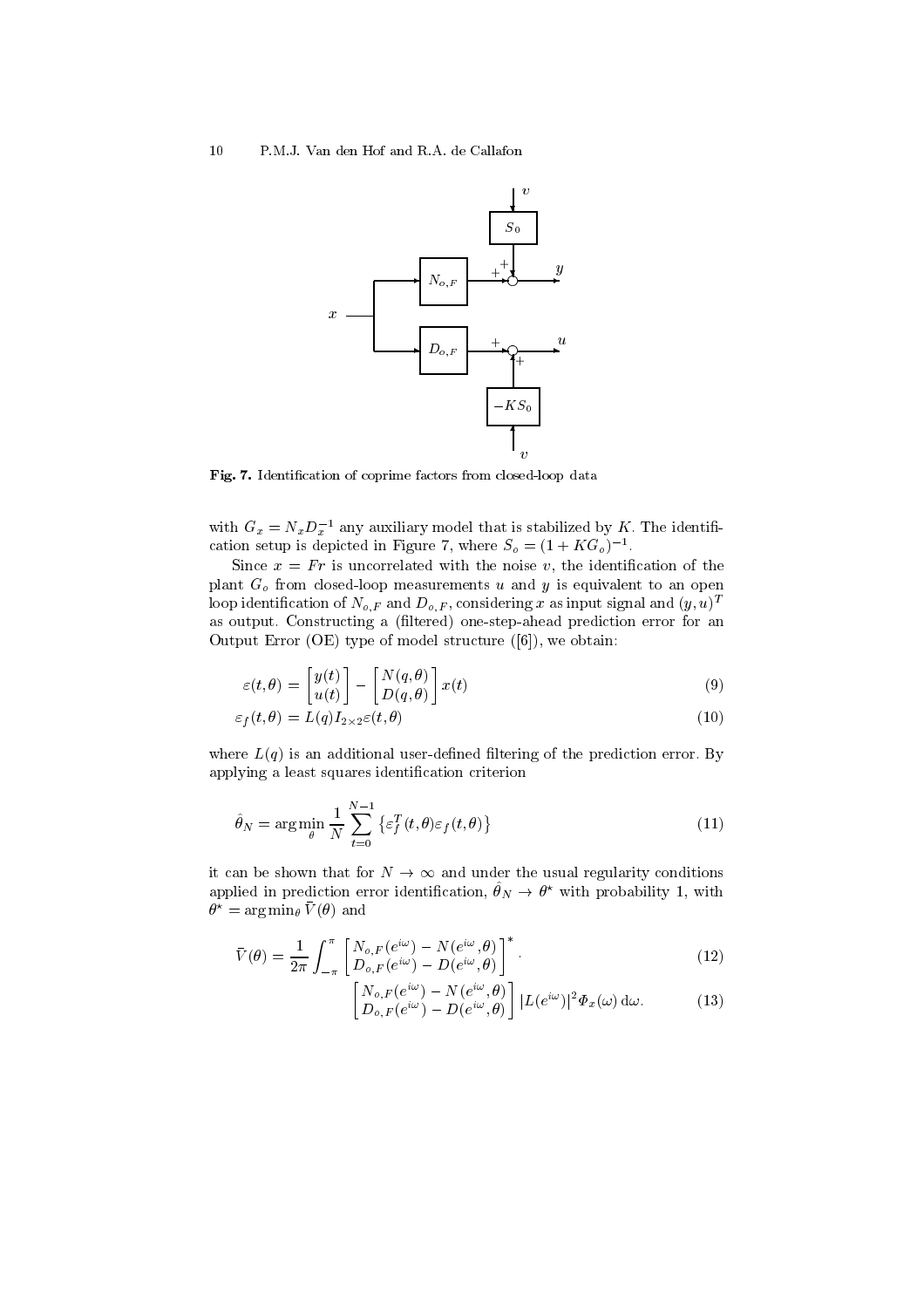In this expression  $\Phi_x(\omega)$  is the auto spectral density of the signal  $x(t)$ . The interpretation of the frequency domain representation will be scrutinized in the following subsection.

#### Feedback relevant identification  $6.3$

The difference  $\Delta T(G_o, \hat{G}, K) := T(G_o, K) - T(\hat{G}, K)$  introduced in Section 5 can be seen as a feedback relevant mismatch between the plant  $G<sub>o</sub>$  and the nominal model  $\hat{G}$ . This mismatch can be expressed in terms of coprime factors. In [11] it has been analyzed that under the condition that  $N_{o,F}$  and  $D_{o,F}$  are normalized coprime factors,  $\Delta T(G_o, \hat{G}, K)$  can be written as

$$
\Delta T(G_o, \hat{G}, K) = \begin{bmatrix} N_{o,F} - \hat{N} \\ D_{o,F} - \hat{D} \end{bmatrix} F[K \ I]. \tag{14}
$$

Apparently the feedback relevant mismatch between  $G_o$  and  $\hat{G}$  is a linear function of the difference between the cf of the model  $\hat{G}$  and the corresponding of of the plant  $G_o$ . By replacing the norm operator  $\|\cdot\|$  by the  $H_2$ -norm [7] the following quadratic feedback relevant performance criterion  $J_f(\theta)$ , based on  $(14)$ , can be defined

$$
J_f(\theta) := \frac{1}{2\pi} \int_{-\pi}^{\pi} \begin{bmatrix} N_{o,F}(e^{i\omega}) - N(e^{i\omega}, \theta) \\ D_{o,F}(e^{i\omega}) - D(e^{i\omega}, \theta) \end{bmatrix}^*.
$$

$$
\begin{bmatrix} N_{o,F}(e^{i\omega}) - N(e^{i\omega}, \theta) \\ D_{o,F}(e^{i\omega}) - D(e^{i\omega}, \theta) \end{bmatrix} |F|^2 (1 + |K|^2) d\omega.
$$
 (15)

Comparing the feedback relevant performance criterion  $J_f(\theta)$  in (15) with the frequency domain representation of the least squares OE-minimization given in  $(13)$ , it follows that the two criteria are equivalent in case

$$
|L(e^{i\omega})|^2 \Phi_x(\omega) = |F(e^{i\omega})|^2 \cdot (1 + |K(e^{i\omega})|^2)
$$

or equivalently

$$
|L(e^{i\omega})|^2 = c_1 \frac{1 + |K(e^{i\omega})|^2}{\Phi_r(\omega)}
$$

where  $c_1 \neq 0$  is an arbitrary constant and  $\Phi_r(\omega)$  is the auto spectral density of the excitation signal  $r$ .

As mentioned above, for the validity of (14) the accessed plant factors  $N_{o,F}$ ,  $D_{o,F}$  have to be normalized. This can be (approximately) achieved by using a normalized cf  $(N_x, D_x)$  of an auxiliary model  $G_x$  that approximately equals  $G_o$ . From (7) and (8) it then follows that  $N_{o,F}$ ,  $D_{o,F}$  become normalized too; a more detailed explanation can be found in [11].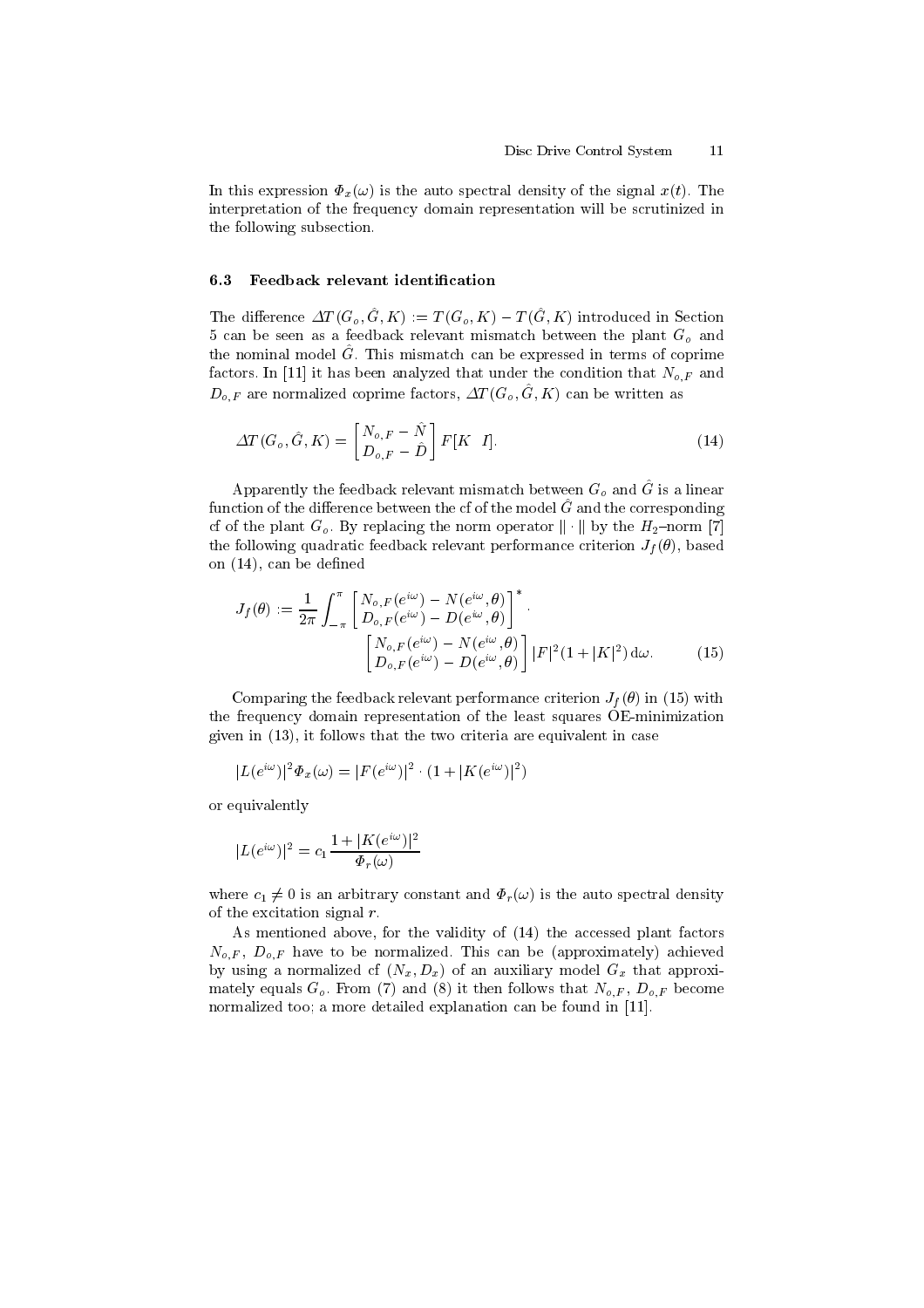#### $\overline{7}$ Application to CD Radial Actuator

#### Data acquisition  $7.1$

Measurements of the Compact Disc radial servo loop have been obtained from an experimental set up of a Compact Disc player provided by Philips Research Laboratories in Eindhoven, the Netherlands. This experimental set up is used to gather a closed-loop measured time sequence of 8192 data points of the voltage input signal  $u(t)$  to the radial actuator and the track position error signal  $y(t)$ .

For the closed-loop experiments, the same (and known) PID controller is used that caused the excessive peaking in the sensitivity function indicated in Figure 5. During the closed-loop experiment, a periodic reference signal  $r(t)$  =  $r_1(t)$  is added to the input signal u constructed by taking one realization of 1024 data points from a white noise stochastic process, and concatenating this signal 8 times. The gathered time sequence of  $u(t)$  and  $y(t)$  and the knowledge of the controller  $K$  are used to perform a control relevant estimation of a coprime factorization of the radial actuator  $G<sub>o</sub>$ .

#### $7.2$ **Estimation of coprime factors**

To access a coprime factorization of  $G<sub>o</sub>$  from a closed-loop experiment, first a filter  $F$  and the signal  $x$  must be created. Using a relatively simple model that consists of a double integrator and the lateral bending mode of the radial arm, a 4th-order auxiliary model  $G_x$  with a normalized cf  $(N_x, D_x)$  is created. The coprime factor model  $(N_x, D_x)$  is used to create the filter F and the signal x, according to  $x = Fr$  with F given by (8).

Subsequently, a relatively high order (order 32) model of the coprime factors of the radial actuator is estimated. This relatively high-order coprime factor model is used to update the knowledge of the coprime factorization  $(N_x, D_x)$  of the auxiliary model  $G_x$ . An amplitude Bode plot of the updated high-order coprime factor model  $(N_x, D_x)$  is given in Figure 8(left). The amplitude Bode plot of the model  $(N_x, D_x)$  is compared with a measured frequency response using the signals x and  $(y, u)$ .

It should be noted that the relatively high order (32) coprime factor model  $(N_x, D_x)$  depicted in Figure 8 is not the actual low-order control relevant model of the radial actuator that needs to be estimated. The high-order factorization  $(N_x, D_x)$  is used only to create the filter  $F = (D_x + KN_x)^{-1}$  and therefore the order is not of crucial importance. With the updated information of the auxiliary model  $G_x$  in the form of the high-order coprime factor model  $(N_x, D_x)$ , a new filter F and signal x can be constructed for identification purposes. With the updated and more accurate auxiliary model, the filter  $F$  will simplify the dynamics of the coprime factors of the plant in (7) and facilitate the minimization of the control relevant criterion given in (14). In the right picture of Figure 8 it is indicated that with the chosen filter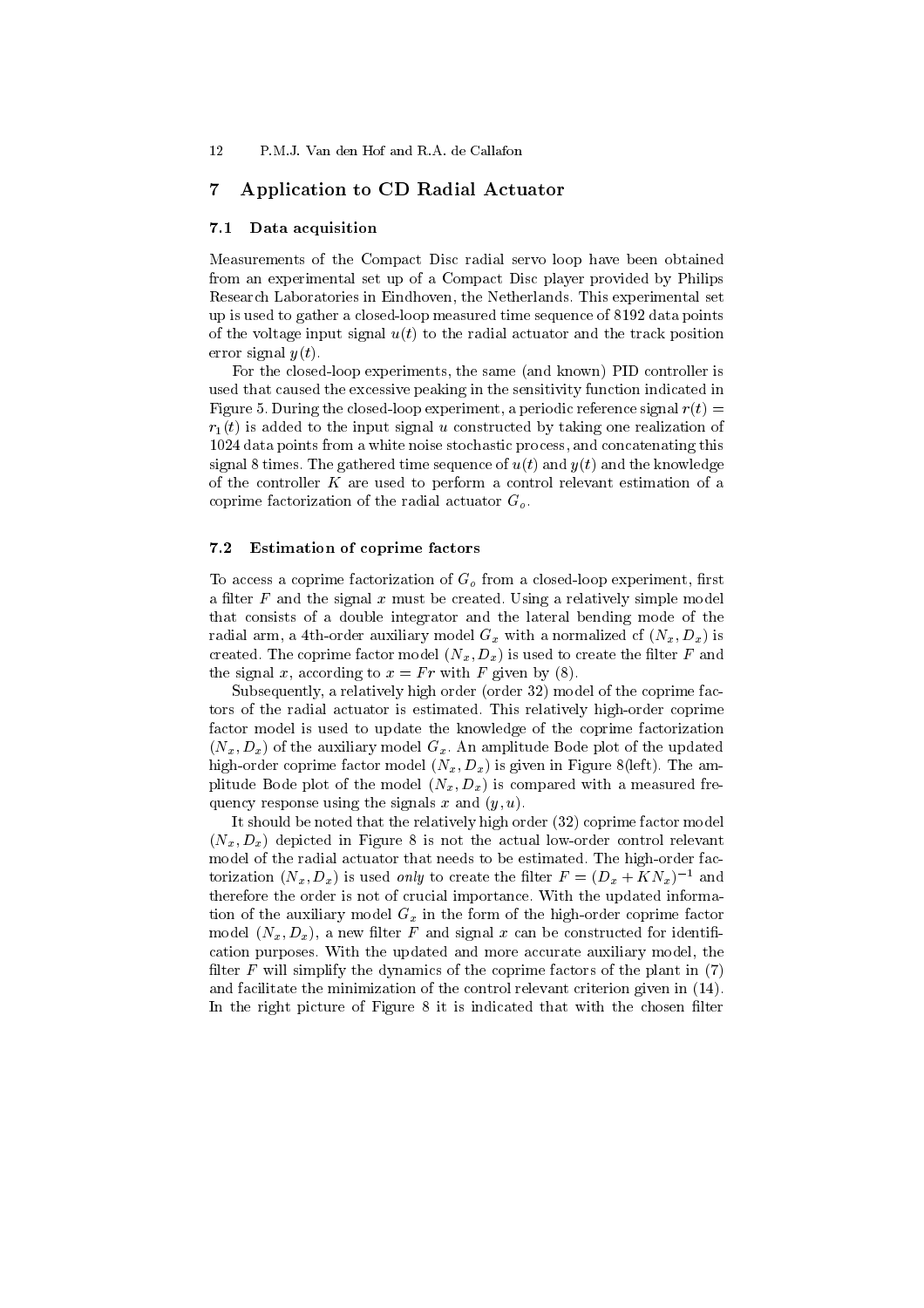

Fig. 8. Left: Bode magnitude plots of coprime factors  $(N_x, D_x)$  of auxiliary model  $G_x$ ; spectral estimate (dashed) and 32nd-order parametric estimate (solid). Right:  $|N_{0,F}|^2 + |D_{0,F}|^2$  induced by the prefilter  $F = (D_x + KN_x)^{-1}$ .

F, the accessible coprime plant factors  $(N_{o,F}, D_{o,F})$  are (almost) normalized. The verification of  $|N_{o,F}|^2 + |D_{o,F}|^2 = 1$  is being done on the basis of spectral estimates.

For approximation and control applications, a low-order and control relevant coprime factor model  $(\hat{N}, \hat{D})$  needs to be estimated. A Bode plot of a relative low (10th) order coprime factor model  $(\hat{N}, \hat{D})$  is given in Figure 9. In these plots the model  $(\hat{N}, \hat{D})$  is compared with a measured frequency response using the signals x and  $(u, u)$ .

Compared with the spectral estimate of the coprime factorization of the radial actuator, it can be observed from Figure 9 that the essential dynamics which would explain the excessive peaking of the sensitivity function in Figure 5 has been captured well in the 10th-order coprime factor model.

#### 8 **Control Design and Stability Robustness**

The improved knowledge of the radial actuator in the form of the model  $\hat{G} = \hat{N}/\hat{D}$  can be used to redesign the controller K. This controller synthesis is carried out by means of the weighed optimization:

$$
K_{\hat{G},\nu_b} = \arg_{\tilde{K}} \min \left\| \begin{bmatrix} W_{\nu_b} \hat{G} \\ 1 \end{bmatrix} [1 + \tilde{K} \hat{G}]^{-1} [\tilde{K}/W_{\nu_b} \quad 1] \right\|_{\infty} \tag{16}
$$

where  $W_{\nu_h}$  is a filter, designed for a nominal design bandwidth of  $\nu_b$  Hz. The controller synthesis is an  $H_{\infty}$  loop shape design according to McFarlane and Glover  $[8,1]$ , which is known to optimizes robustness against additive perturbations of the coprime factors of the model. The weighting filter  $W_{\nu}$  is designed to shape the loop transfer  $W_{\nu_b} \hat{G}$  to achieve a prespecified bandwidth, and additional robustness properties are achieved by solving the optimization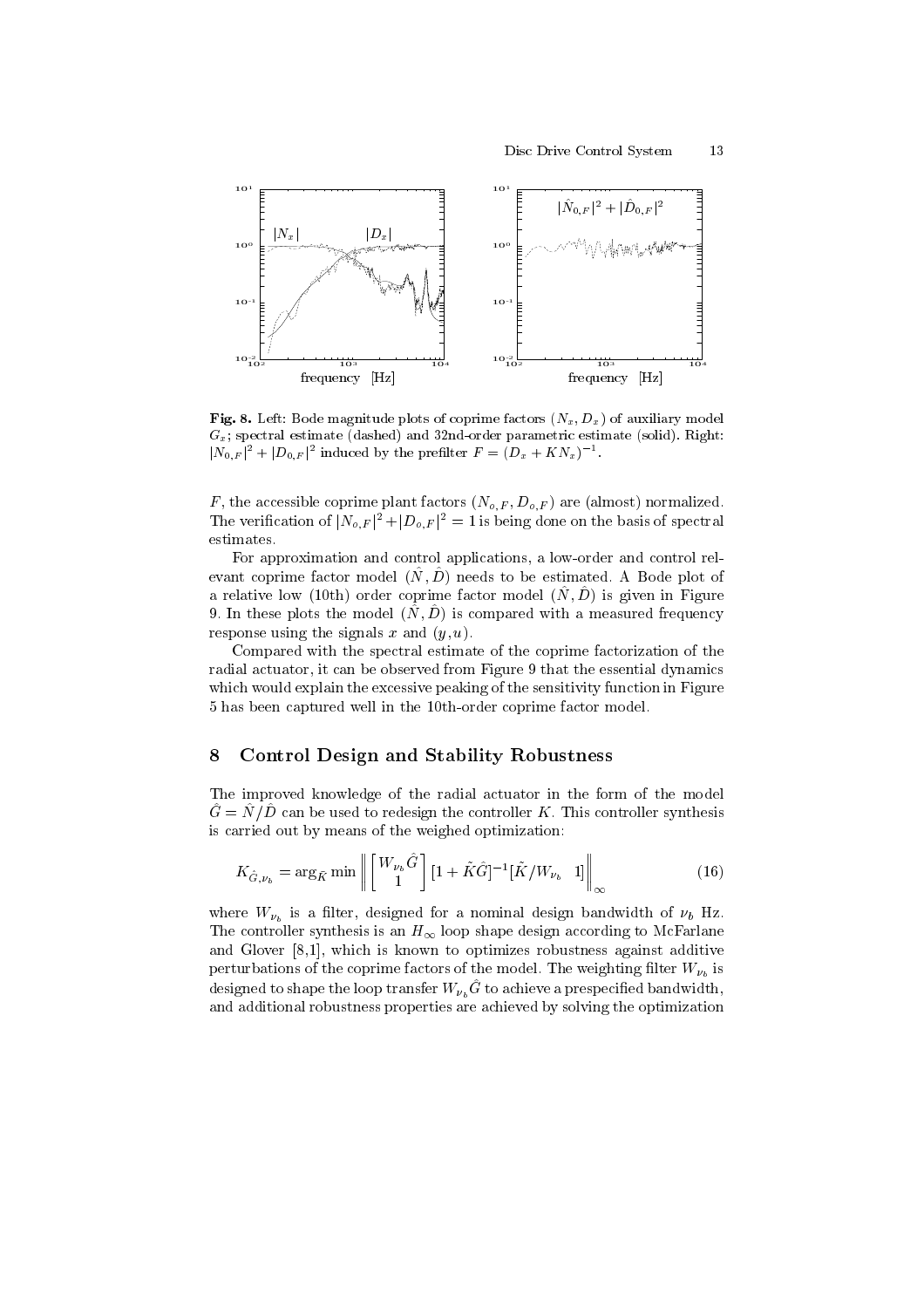

Fig. 9. Amplitude (upper) and phase (lower) Bode plots of spectral estimate (dashed) and parametric estimate (solid) of low (10th) order coprime factors  $(\hat{N}, \hat{D})$ (left) and model  $\hat{G} = \hat{N}/\hat{D}$  (right)

problem (16). The weighting function applied here is constructed according to:

$$
W_{\nu_b} := \frac{K}{s} \cdot \frac{\tau_1 s + 1}{\tau_2 s + 1}
$$

with  $K, \tau_1, \tau_2$  appropriately chosen to achieve a nominal design bandwidth of  $\nu_b$ .  $W_{\nu_b}$  incorporates a phase lead in the cross-over frequency region which allows the stabilization of a double integrator; it incorporates an integrator to guarantee good disturbance attenuation for low frequencies; additionally there is a controller roll-off for high frequencies. This control design procedure was used to design a new (improved) feedback controller  $K_{\hat{G}}$  of order 8 with a nominal design bandwidth of  $\nu_b = 800 Hz$ . An amplitude Bode plot is depicted in Figure 10.

Before the newly designed controller can be safely implemented, it has to be verified whether it will stabilize the radial control loop. One of the implemented procedures is directed towards estimating an upper bound on the additive error of the normalized coprime factors  $(\hat{N}, \hat{D})$  being estimated. Denoting:

$$
N_{o,F}(e^{i\omega}) = \hat{N}(e^{i\omega}) + \Delta_N(e^{i\omega})
$$
\n(17)

$$
D_{o,F}(e^{i\omega}) = \hat{D}(e^{i\omega}) + \Delta_D(e^{i\omega})
$$
\n(18)

the uncertainty bounding procedure of [3] is a mixed deterministic/probabilistic approach which is fully compatible with the prediction error identification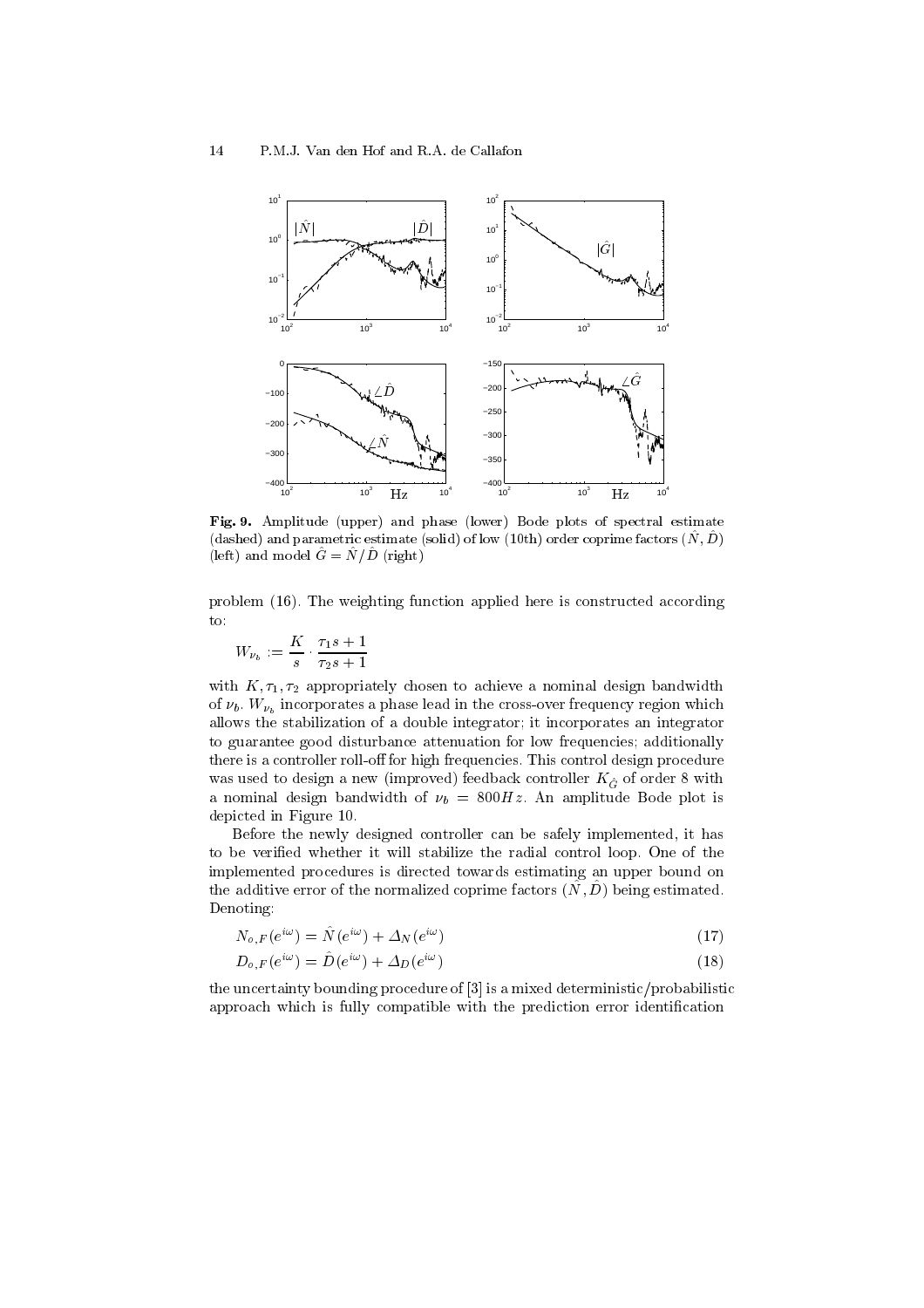

Fig. 10. Amplitude plots of traditional PID controller  $K$  (dashed) and newly redesigned 8th-order radial servo controller  $K_{\hat{G}}$  (solid)

framework, delivering upper bounds on the additive model errors  $|\Delta_N(e^{i\omega})|$ and  $|\Delta_D(e^{i\omega})|$ . It provides frequency dependent upper bounds with an a priori chosen probability level per frequency:

$$
\left|\frac{\Delta_D(e^{i\omega})| \le \gamma_1(\omega)}{|\Delta_N(e^{i\omega})| \le \gamma_2(\omega)}\right\} \text{ w.p.} \ge \alpha \tag{19}
$$

where  $\alpha$  is a prespecified probability. The uncertainty bounding procedure combines a deterministic (worst-case) bound on the undermodelling (bias) error, with a stochastic confidence interval for noise-induced uncertainty. The bounding procedure is performed on the basis of periodic excitation signals. Results of this procedure applied to the estimated coprime factors are depicted in Figure 11, showing three upper bounds on the additive errors, related to three different choices of  $\alpha$ .



Fig. 11. Upper bounds  $\gamma_1(\omega)$  and  $\gamma_2(\omega)$  on additive model error of normalized coprime factors  $|\hat{D}(e^{i\omega})|$  (left) and  $|\hat{N}(e^{i\omega})|$  (right) for  $\alpha = 90\%$  (--), 99% (--) and 99.9%  $(\cdots)$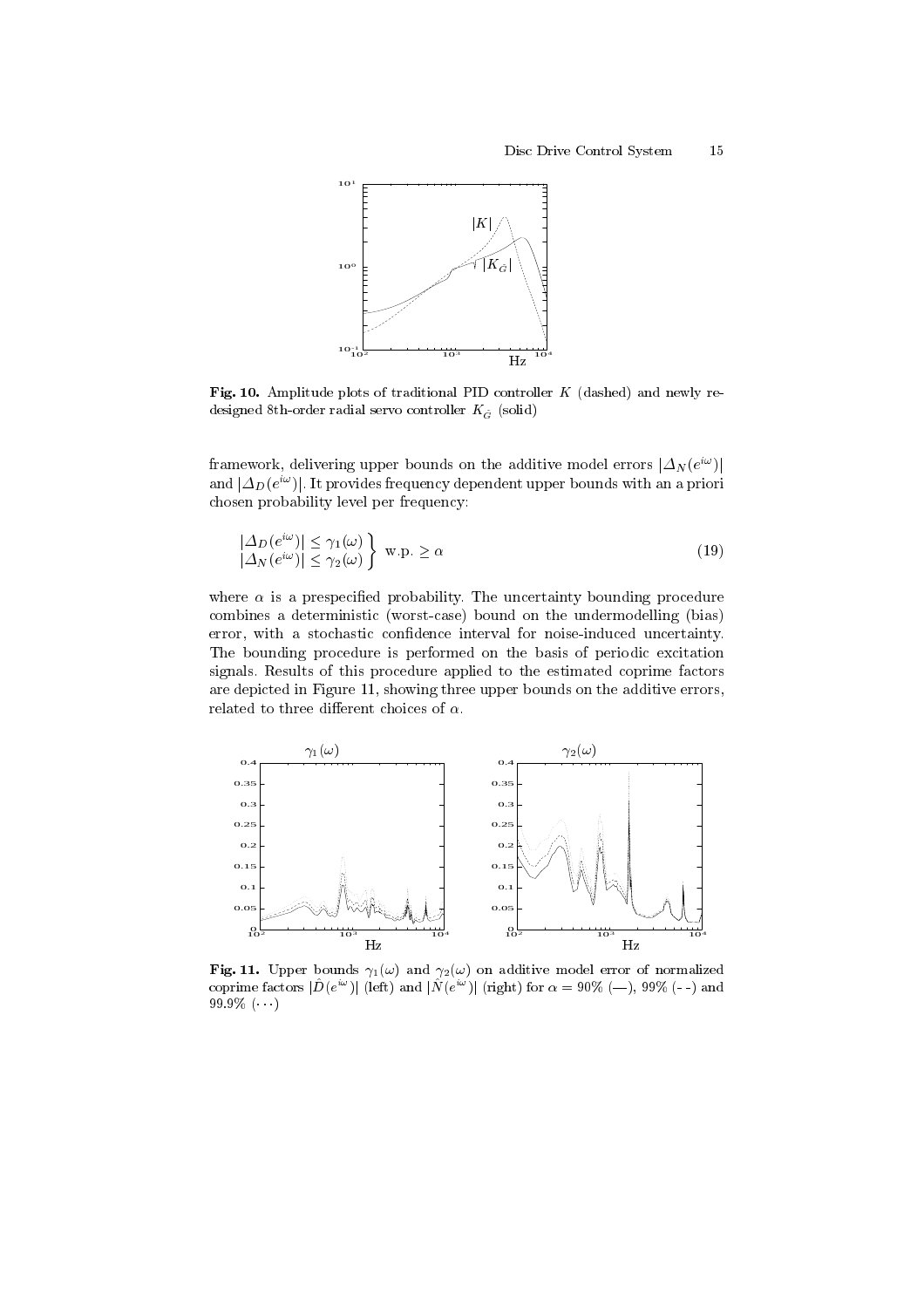Using this knowledge of an upper bound on  $(\Delta_N, \Delta_D)$  we can check stability robustness properties of the closed-loop system by employing the following result. Provided that  $\hat{G} = \hat{N}\hat{D}^{-1}$  is stabilized by  $K = D_k^{-1}N_k$ , the set of plants  $G = ND^{-1}$  determined by

$$
N(e^{i\omega}) = \hat{N}(e^{i\omega}) + \Delta_N(e^{i\omega}), \qquad |\Delta_N(e^{i\omega})| \le \gamma_1(\omega)
$$
  
\n
$$
D(e^{i\omega}) = \hat{D}(e^{i\omega}) + \Delta_D(e^{i\omega}), \qquad |\Delta_D(e^{i\omega})| \le \gamma_2(\omega)
$$
\n(21)

$$
P(e^{i\omega}) = D(e^{i\omega}) + \Delta_D(e^{i\omega}), \quad |\Delta_D(e^{i\omega})| \le \gamma_2(\omega) \tag{21}
$$

is stabilized by K if ([1]):  $\| [N_k D_k] \begin{bmatrix} \Delta_N \\ \Delta_D \end{bmatrix} \hat{\Lambda}^{-1} \|_{\infty} < 1$ ,

with  $\hat{A} = \tilde{D}_k \hat{D} + \tilde{N}_k \hat{N}$ 

This condition can be checked by verifying whether

$$
\frac{1}{|\hat{\Lambda}(e^{i\omega})|} [|N_k(e^{i\omega})|\gamma_1(\omega) + |D_k(e^{i\omega})|\gamma_2(\omega)] < 1 \quad \text{ for all } \omega.
$$
 (22)



Fig. 12. Stability robustness tests of the new controller for point wise confidence intervals on the estimated coprime factors at three probability levels

This sufficient condition for robust stability has been implemented and its result is depicted in Figure 12. It shows that even for an  $\alpha$ -level of larger than 99% robust stability can be guaranteed. If  $\alpha$  is chosen 99.9% the sufficient condition is not satisfied. However, this result is assessed to be sufficiently promising to allow implementing the controller. Successful implementation of the controller  $K_{\hat{G}}$  using a DSP environment yields a high-performance closedloop system with a bandwidth of approximately 800 Hz without excessive peaking of the sensitivity function, leading to improved disturbance rejection. This has been illustrated in Figure 13.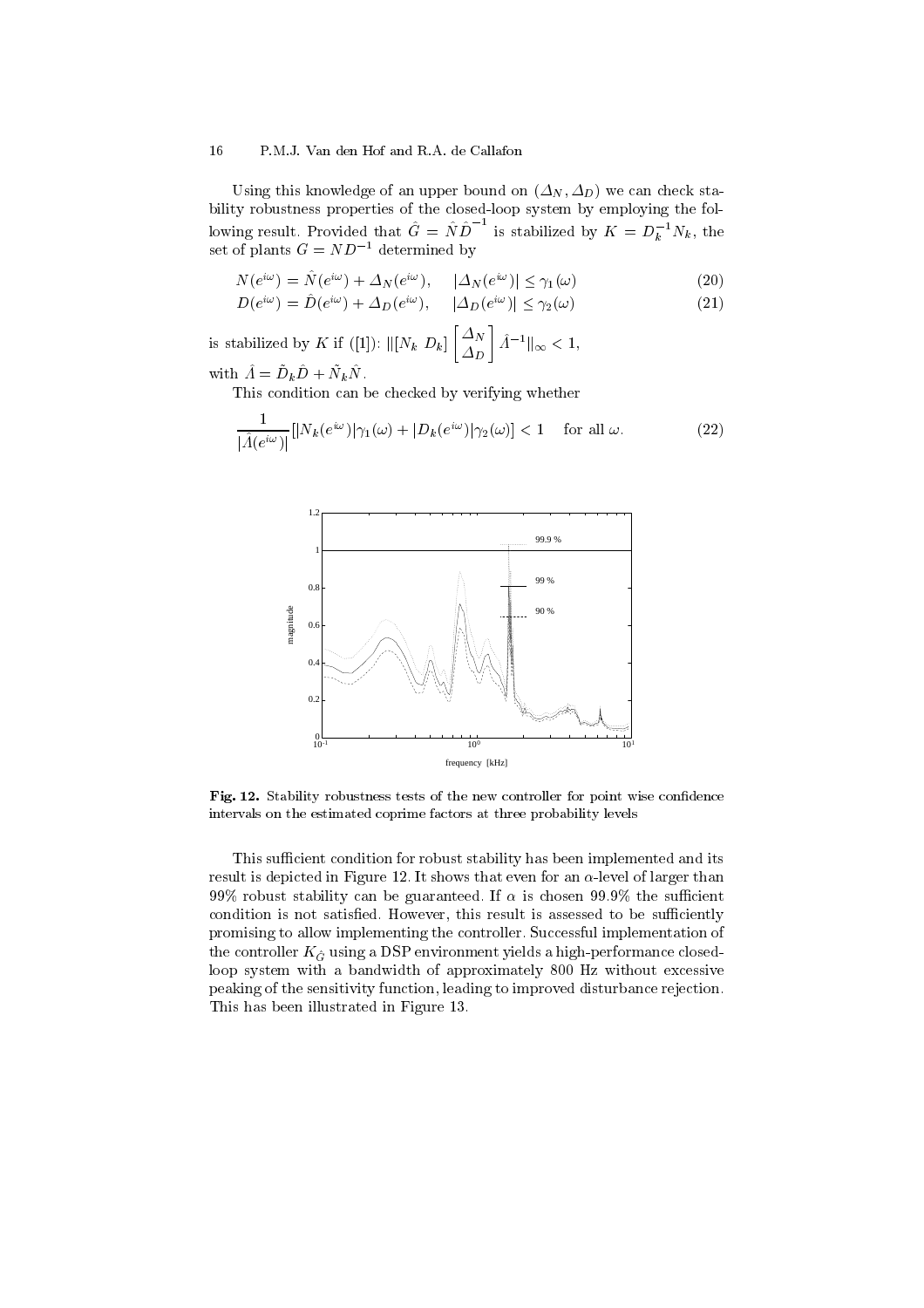

Fig. 13. Amplitude Bode plots of sensitivity function with traditional PID controller (dashed) and newly redesigned 8th-order radial servo controller  $K_{\hat{c}}$  (solid)

#### 9 Summary

In this chapter a control relevant parametric identification scheme is applied to a Compact Disc radial servo system, using the well known prediction error methods. In the identification methodology, the problem of approximate (low-order) identification and closed-loop experiments are addressed. The problems arising from the closed-loop and approximate identification have been handled using an identification based on fractional representations. By appropriate filtering this yields a manageable control-relevant identification of the plant, while pertaining to low-order models. Additionally, uncertainty bounding techniques have been shown to allow for a practically applicable stability robustness test that is performed prior to controller implementation. The designed and implemented controller has been shown to lead to the desired improved performance. A similar identification approach extended to the multivariable case, and in combination with a *robust* control design procedure, is incorporated in Chapter ?? of this book.

#### **Acknowledgements** 10

The authors acknowledge the contributions of Peter Bongers, Douwe de Vries, Hans Dötsch, Okko Bosgra and Maarten Steinbuch to the results presented here, and the support of Philips Research in providing the Compact Disc hardware.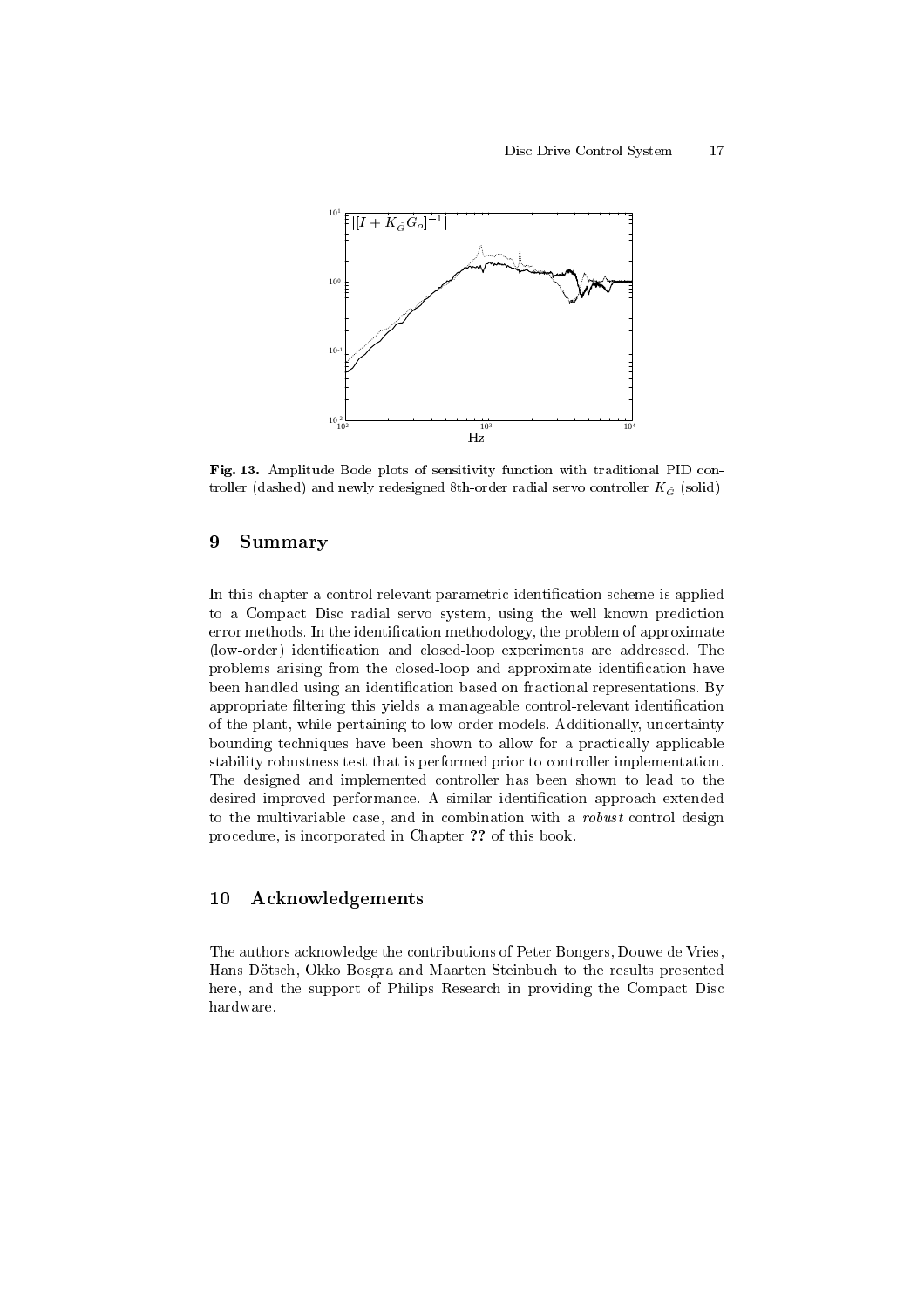## References

- 1. P.M.M. Bongers and O.H. Bosgra. Low order robust  $H_{\infty}$  controller synthesis. In Proc. 29th IEEE Conf. Decis. Control, pages 194-199, Honolulu, HI, 1990.
- 2. R.A. de Callafon, P.M.J. Van den Hof, and M. Steinbuch. Control relevant identification of a compact disc pick-up mechanism. In Proc. 32nd IEEE Conf. Decis. Control, pages 2050-2055, San Antonio, TX, USA, 1993.
- 3. D.K. de Vries and P.M.J. Van den Hof. Quantification of uncertainty in transfer function estimation: a mixed probabilistic - worst-case approac. Automatica,  $31:543-557, 1995.$
- 4. W. Draijer, M. Steinbuch, and O.H. Bosgra. Adaptive control of the radial servo system of a compact disc player. Automatica, 28:455-462, 1992.
- 5. M.R. Gevers. Towards a joint design of identification and control? In Essays on Control: Perspectives in the Theory and its Applications, pages 111-151, Birkhäuser, Boston, 1993. H.L. Trentelman and J.C. Willems (Eds.).
- 6. L. Ljung. System Identification: Theory for the User. Prentice Hall, Englewood Cliffs, NJ, USA, 1987.
- 7. J.M. Maciejowski. Multivariable Feedback Design. Addison-Wesley, Wokingham, England, 1989.
- 8. D. McFarlane and K. Glover. A loop shaping design procedure using  $H_{\infty}$ synthesis. IEEE Trans. Autom. Control, 37:759-769, 1992.
- 9. M. Steinbuch, G. Schootstra, and O.H. Bosgra. Robust control of a compact disc player. In Proc. 31st Conf. Decis. and Control, pages 2596-2600, Tucson, AZ, USA, 1992.
- 10. P.M.J. Van den Hof and R.J.P. Schrama. Identification and control closed loop issues. Automatica, 31:1751-1770, 1995.
- 11. P.M.J. Van den Hof, R.J.P. Schrama, R.A. de Callafon, and O.H. Bosgra. Identification of normalised coprime plant factors from closed-loop experimental data. European Journal of Control,  $1(1):62-74$ , 1995.
- 12. M. Vidyasagar. Control System Synthesis: A Factorization Approach. MIT Press, Cambridge, Massachusetts, USA, 1985.
- 13. K. Zhou, J.C. Doyle, and K. Glover. Robust and Optimal Control. Prentice-Hall, Upper Saddle River, New Jersey, USA, 1996.